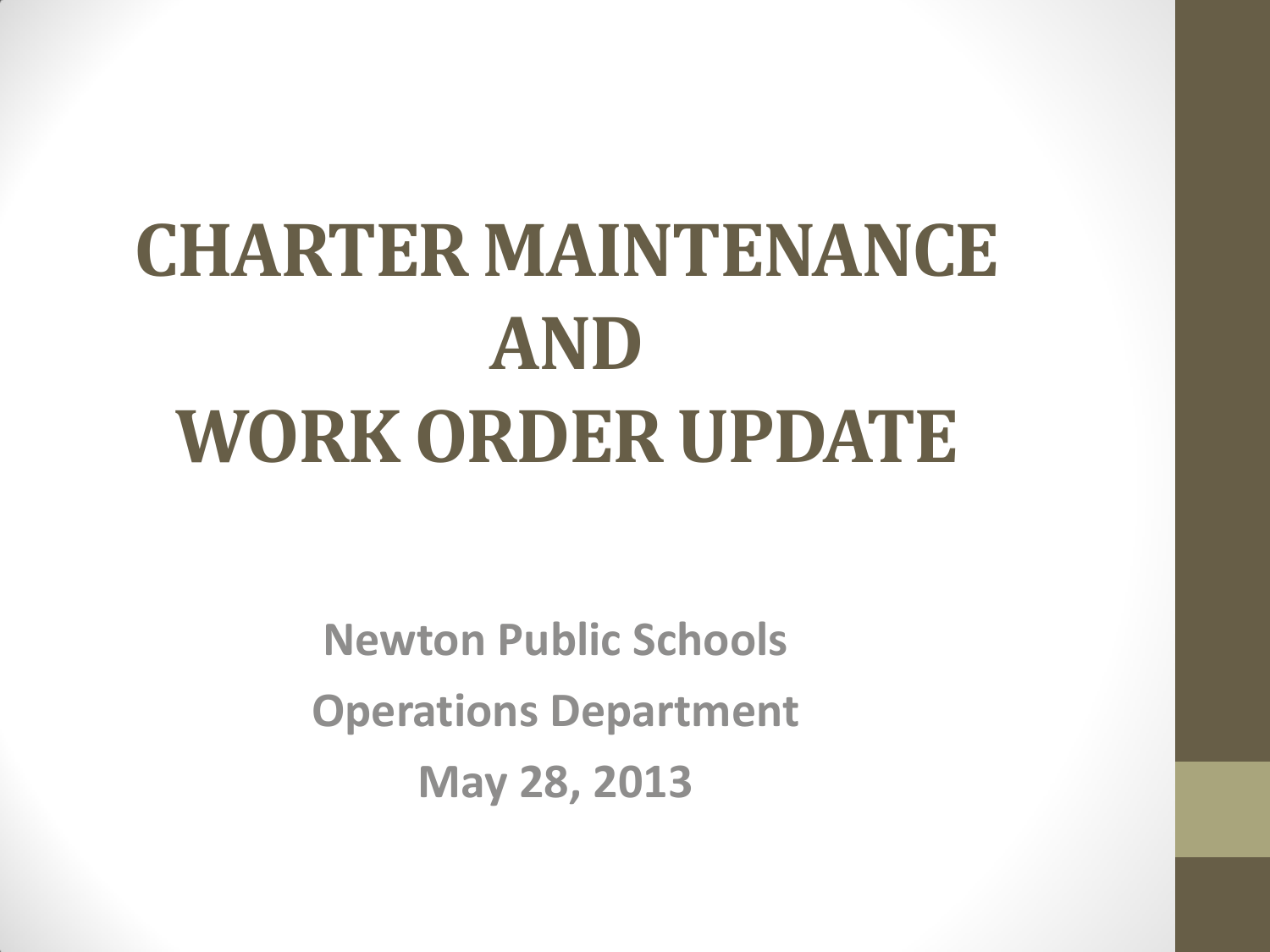## **CHARTER MAINTENANCE SPENDING HIGHLIGHTS**

Annual Spending Trends:

- Spend 1/3 on Heating, Ventilation and Air Conditioning.
- Spend 1/3 on Summer Projects.
- Spend 1/3 on Routine Maintenance throughout the school year.
- If funds become available, use them for special projects.
- Some emergencies will displace special projects in the queue, e.g. Brown electrical fire in FY12.
- Backlogs in plumbing repairs are being reduced by utilizing outside vendors.
- Backlogs in HVAC have been reduced as spending has increased in recent years to fund Preventive Maintenance at the rate of approximately \$200,000 per year.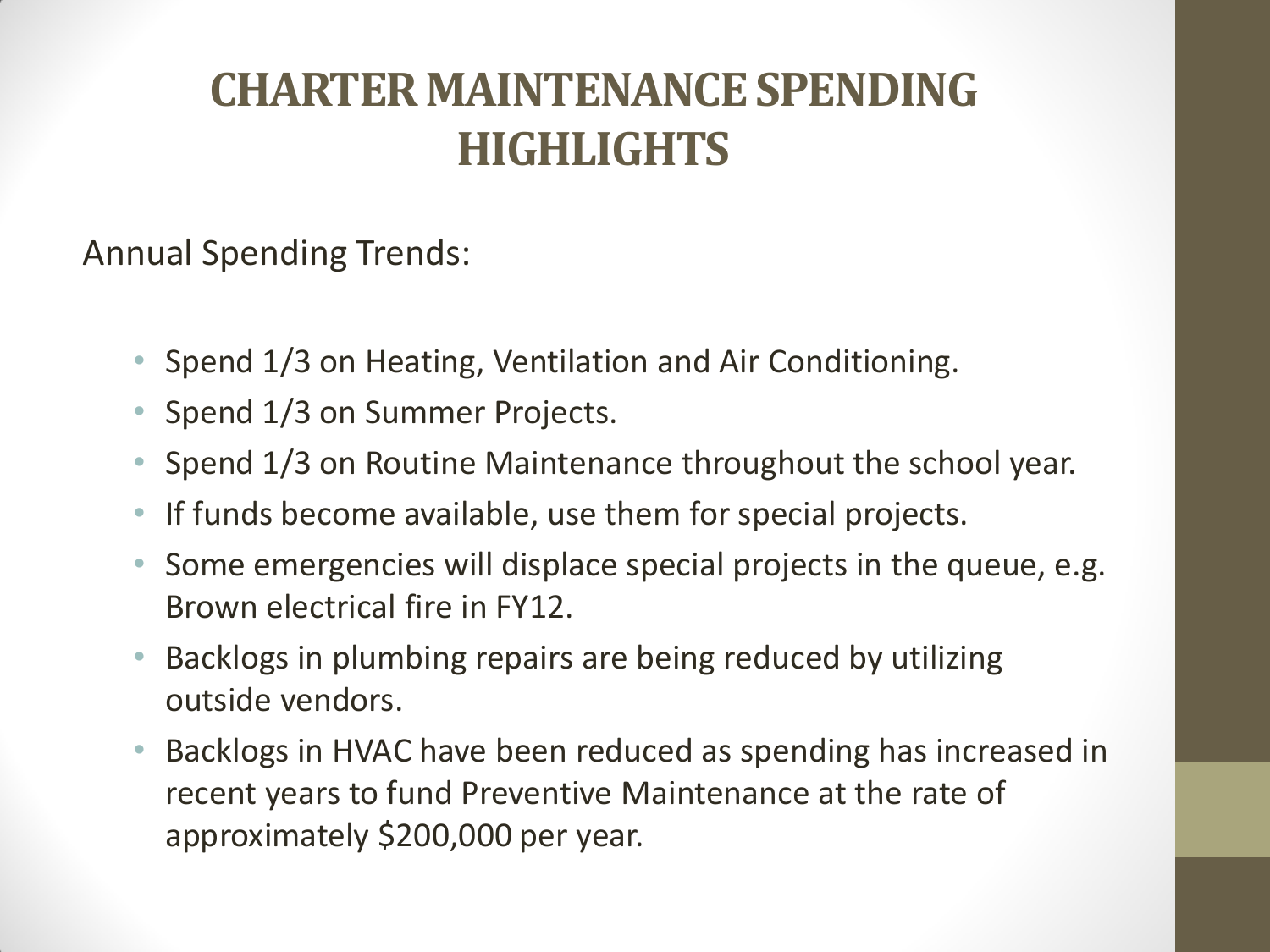## **CHARTER MAINTENANCE EXPENDITURES FY13 YTD and FY12**

|                                                                                        | FY13 as of  | <b>FY12</b> |
|----------------------------------------------------------------------------------------|-------------|-------------|
| <b>Expenditure Summary</b>                                                             | 5.17.13     |             |
| HVAC includes PM of =/- \$200,000 per year                                             | \$1,057,056 | \$870,670   |
| Routine Repair and Maintenance (plumbing, electrical,<br>masonry, and all other trades | \$692,346   | \$892,543   |
| Special Projects (e.g Countryside Flexible Wall, Energy                                | \$230,702   | \$247,372   |
| <b>Summer Projects</b>                                                                 | \$763,501   | \$963,806   |
| <b>Flooring Systems</b>                                                                | \$228,023   | \$183,330   |
| Restroom Improvements (31 rooms in FY13; 23 rooms in FY12)                             | \$93,136    | \$370,337   |
| Painting, carpentry, demo, wiring (includes Public Buildings costs)                    | \$196,488   | \$200,191   |
| Creation of teaching and learning space                                                | \$65,089    | \$178,297   |
| Water Fountain Replacement and Repair                                                  | \$24,703    | \$93,267    |
| Other work: e.g. masonry, lockers, exterior grounds, etc.                              | \$156,062   | \$72,802    |
| <b>TOTAL CHARTER MAINTENANCE EXPENDITURES</b>                                          | \$2,743,605 | \$3,108,809 |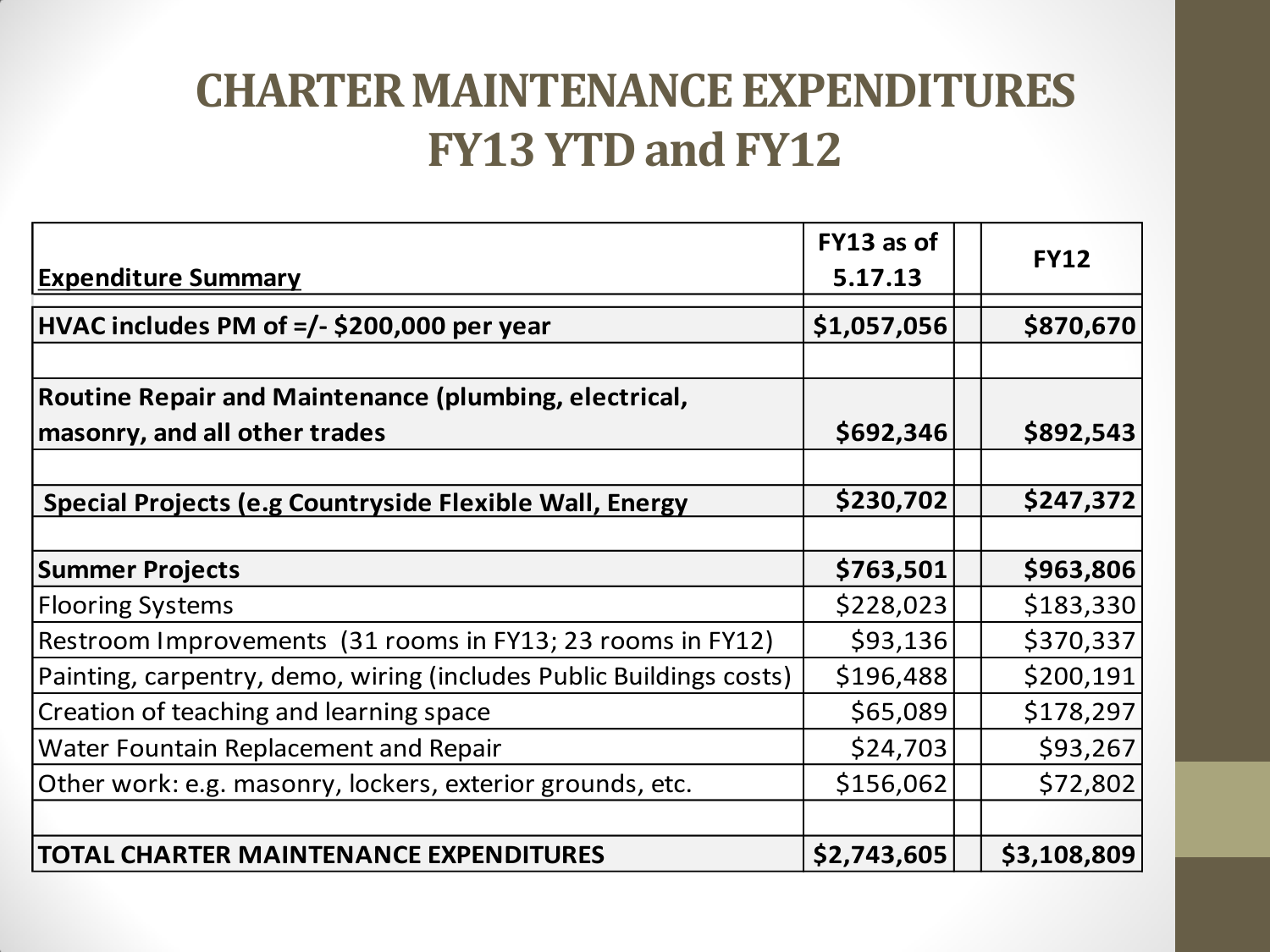## **WORK ORDER HISTORY FY07-FY13 YTD**

- 20,724 work orders processed
- 19,661 completed
- 1,066 open FY07 FY13 YTD
- 683 of 1,066 open requested in FY13
- FY07- FY12 backlog of 380 work orders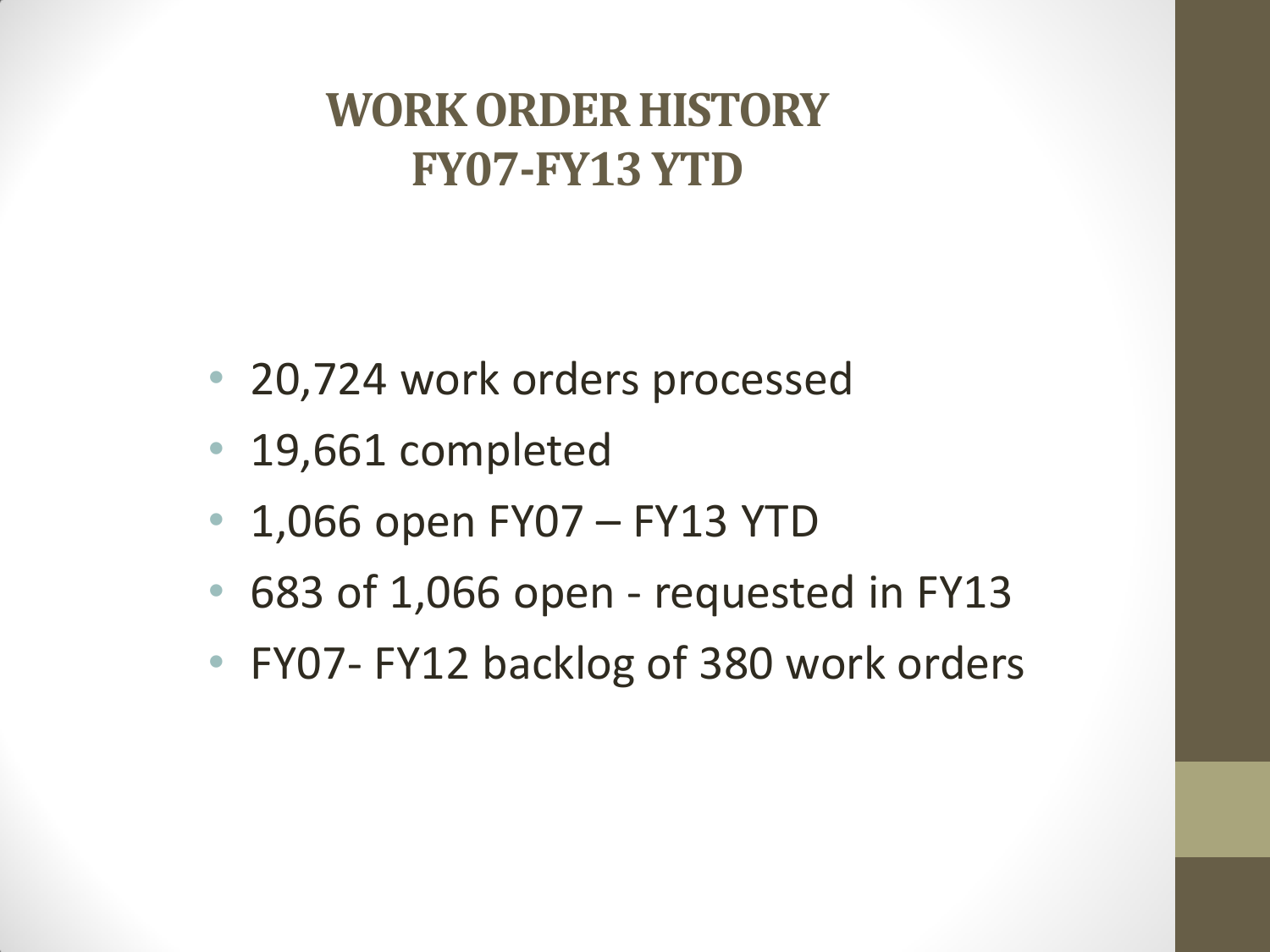#### **ANNUAL WORK ORDER STATUS**

| <b>Work Order Status</b>                                        | <b>FY07</b> | <b>FY08</b> | <b>FY09</b>  | <b>FY10</b> | <b>FY11</b> | <b>FY12</b> | <b>FY13</b><br>(as of<br>5.17.13) |                             |
|-----------------------------------------------------------------|-------------|-------------|--------------|-------------|-------------|-------------|-----------------------------------|-----------------------------|
| <b>Requested</b>                                                | 3,260       | 3,277       | 2,954        | 2,833       | 2,971       | 3,132       | 2,297                             |                             |
| <b>Completed</b>                                                | 2,837       | 2,635       | 2,283        | 1,996       | 2,322       | 2,244       | 1,614                             |                             |
| <b>Open at Fiscal Year End</b>                                  | 419         | 636         | 664          | 837         | 649         | 888         | 683                               |                             |
|                                                                 |             |             |              |             |             |             |                                   |                             |
| <b>Work Order Status at</b><br><b>Fiscal Year End (June 30)</b> | <b>FY07</b> | <b>FY08</b> | <b>FY09</b>  | <b>FY10</b> | <b>FY11</b> | <b>FY12</b> | <b>FY13</b><br>(as of<br>5.17.13) | <b>Total</b><br><b>Open</b> |
| Open                                                            | 419         | 636         | 664          | 837         | 649         | 888         | --                                |                             |
| Completed in FY08                                               | 311         | --          |              | --          | --          | ж.          | --                                |                             |
| <b>Completed in FY09</b>                                        | $\mathbf 2$ | 546         |              | --          | --          | --          | --                                |                             |
| <b>Completed in FY10</b>                                        | 106         | 88          | 627          | --          | --          | --          | --                                |                             |
| <b>Completed in FY11</b>                                        | --          | $\mathbf 2$ | 24           | 710         | --          | --          | --                                |                             |
| <b>Completed in FY12</b>                                        | --          | --          | 8            | 40          | 439         | --          | --                                |                             |
| <b>Completed in FY13</b>                                        | --          | --          | $\mathbf{2}$ | 24          | 101         | 683         | --                                |                             |
| Open as of $5.17.13$                                            | --          | --          | 3            | 63          | 109         | 205         | 683                               | 1,063                       |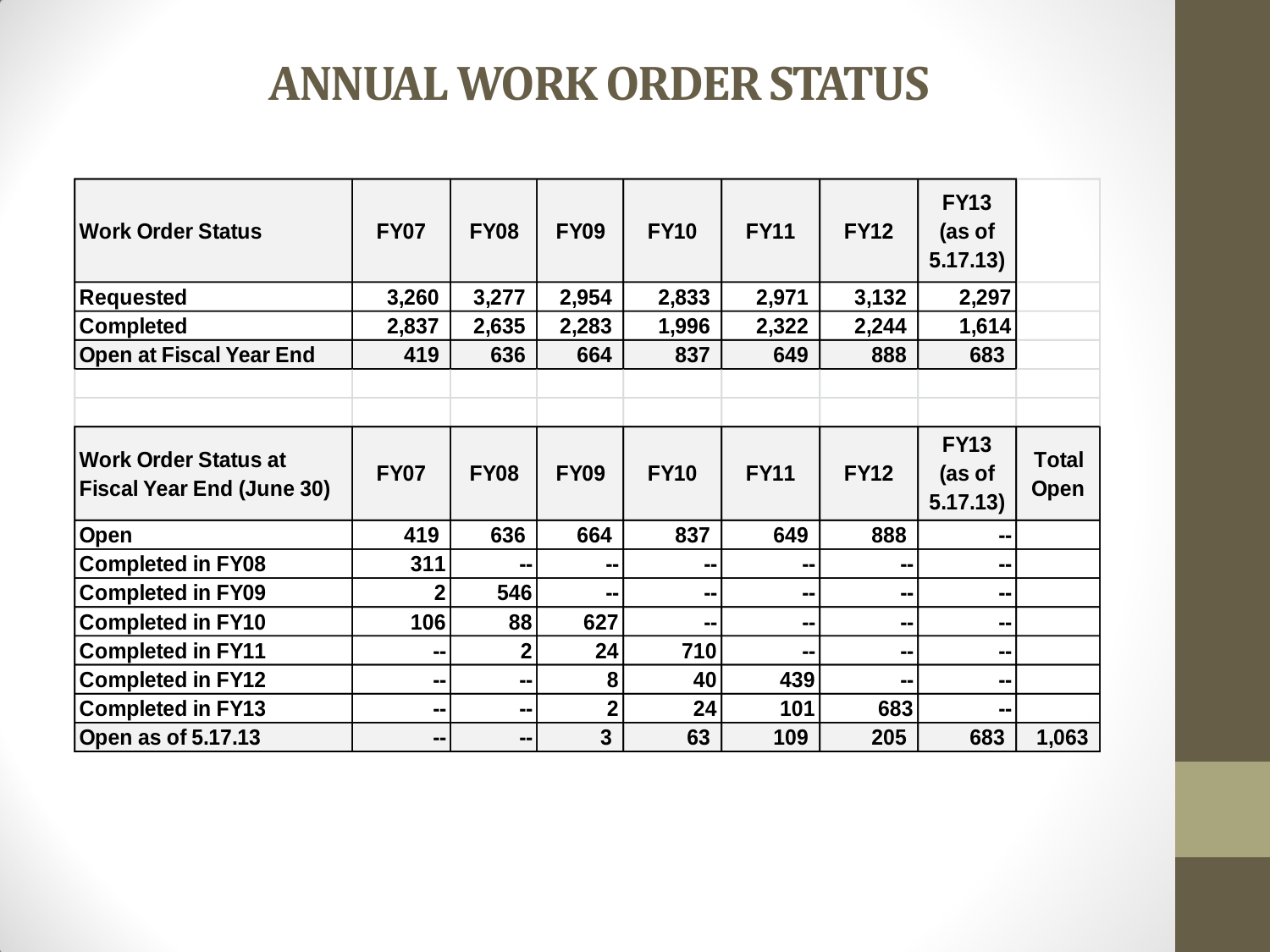#### **OPEN WORK ORDERS BY CRAFT LAST 3 FISCAL YEARS**

| Craft                 | <b>FY10</b>    | <b>FY11</b> | <b>FY12</b> | Total           | Craft                    | <b>FY10</b>    | <b>FY11</b>     | <b>FY12</b> | Total |
|-----------------------|----------------|-------------|-------------|-----------------|--------------------------|----------------|-----------------|-------------|-------|
| Alarm                 |                |             |             |                 | Glass\Window Repairs     | b              | h               |             | 19    |
| Asbestos              |                |             |             | 6               | <b>Gutter Downspout</b>  |                |                 |             |       |
| Carpentry             | 2              | 4           | 6           | 12              | <b>Health and Safety</b> |                |                 |             |       |
| <b>Ceiling Tile</b>   | 4              | 13          | 16          | 33              | Heating/Ventilation/AC   | 3              |                 | 12          | 17    |
| Ceramic Tile          |                |             |             |                 | Inspections              |                |                 |             |       |
| Communications        |                |             |             |                 | <b>Key and Lock</b>      |                |                 |             |       |
| Doors and Hardware    | 5              | 3           | 15          | 23              | Lighting (Indoor)        |                | 6               | 13          | 23    |
| Drywall               |                |             |             |                 | Lighting (Outdoor)       | η              |                 |             | 11    |
| Electrical            | 3              |             | 11          | 16              | Masonry                  | 7              |                 |             | 16    |
| Elevator              |                |             |             |                 | Painting                 | 3              | 10 <sup>1</sup> | 11          | 24    |
| Equipment             |                |             |             |                 | Plaster/Plasterer        |                |                 | 4           |       |
| Fire Alarm System     |                | ŋ           |             |                 | Plumbing                 | 4              | 11 <sub>1</sub> | 37          | 52    |
| Fire Sprinkler System |                |             |             |                 | Roof                     |                |                 |             |       |
| Flooring              | 10             | 10          | 18          | 38              | Sidewalk/Walkway         |                |                 |             |       |
| General Craftsman     | $\overline{2}$ | 9           | 17          | 28              | Signage                  |                |                 |             |       |
| General Maintenance   | $\overline{2}$ | 3           |             | 12 <sub>l</sub> | Special Projects         | $\overline{2}$ |                 |             |       |
|                       |                |             |             |                 | <b>Total All Crafts</b>  | 63             | 109             | 205         | 377   |